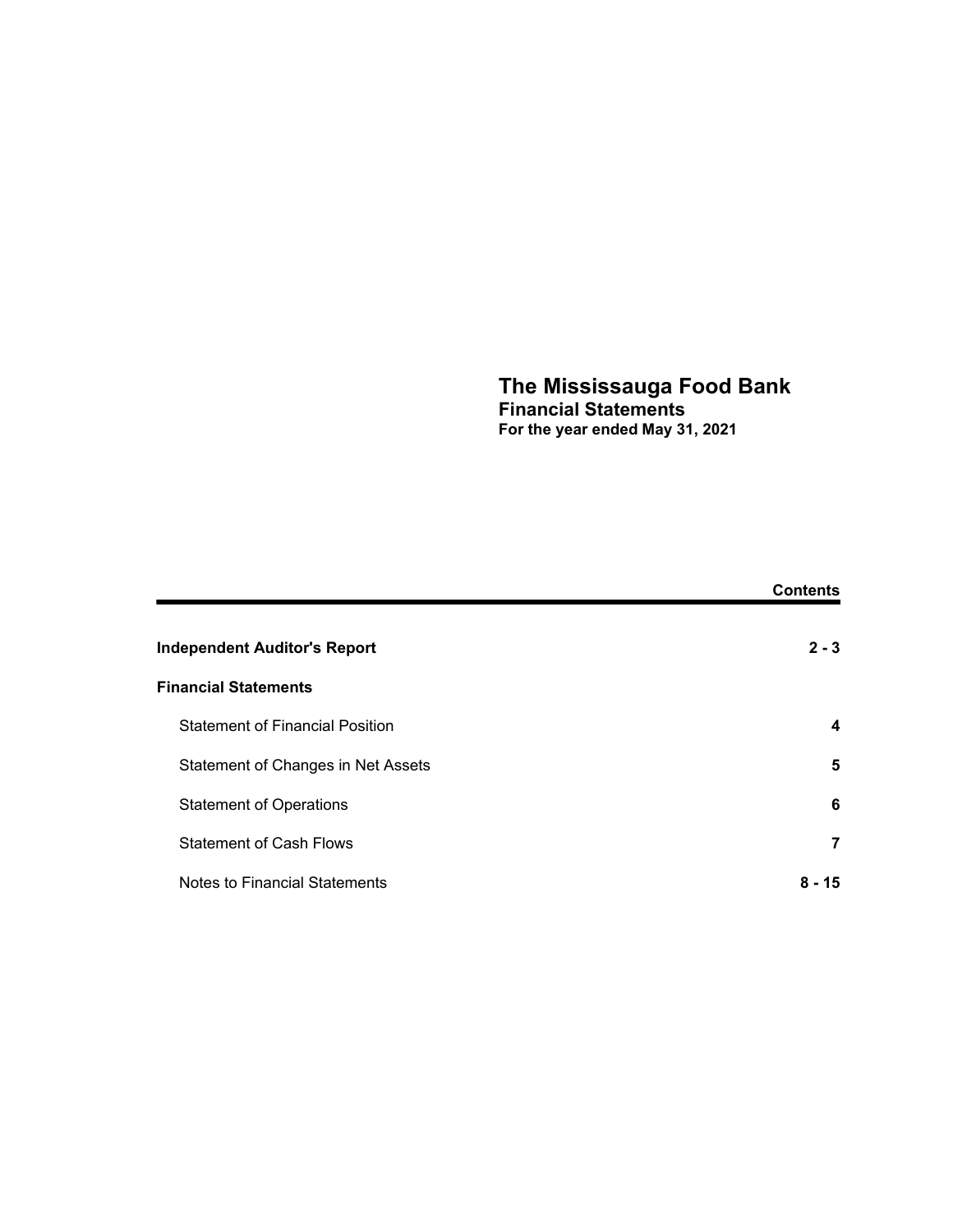

Tel: 289 881 1111 Fax: 905 845 8615 www.bdo.ca

BDO Canada LLP 360 Oakville Place Drive, Suite 500 Oakville ON L6H 6K8 Canada

## **Independent Auditor's Report**

#### To the Board of Directors of The Mississauga Food Bank

#### **Qualified Opinion**

We have audited the financial statements of The Mississauga Food Bank (the "Organization"), which comprise the statement of financial position as at May 31, 2021, and the statements of changes in net assets, operations and cash flows for the year then ended, and notes to the financial statements, including a summary of significant accounting policies.

In our opinion, except for the possible effects of the matter described in the Basis for Qualified Opinion section of our report, the accompanying financial statements present fairly, in all material respects, the financial position of the Organization as at May 31, 2021, and its results of operations and its cash flows for the year then ended in accordance with Canadian accounting standards for not-for-profit organizations.

#### **Basis for Qualified Opinion**

In common with many charitable organizations, the Organization derives revenue from donations and events, the completeness of which is not susceptible to satisfactory audit verification. Accordingly, verification of these revenues was limited to the amounts recorded in the records of the Organization. Therefore, we were not able to determine whether any adjustments might be necessary to revenue from donations and events, excess of revenue over expenditures and cash flows from operations for the years ended May 31, 2021 and 2020, current assets as at May 31, 2021 and 2020, and net assets as at June 1 and May 31 for both the 2021 and 2020 years. Our audit opinion on the financial statements for the year ended May 31, 2020 was modified accordingly because of the possible effects of this limitation in scope.

We conducted our audit in accordance with Canadian generally accepted auditing standards. Our responsibilities under those standards are further described in the Auditor's Responsibilities for the Audit of the Financial Statements section of our report. We are independent of the Organization in accordance with the ethical requirements that are relevant to our audit of the financial statements in Canada, and we have fulfilled our other ethical responsibilities in accordance with these requirements. We believe that the audit evidence we have obtained is sufficient and appropriate to provide a basis for our qualified audit opinion.

#### Responsibilities of Management and Those Charged with Governance for the Financial **Statements**

Management is responsible for the preparation and fair presentation of these financial statements in accordance with Canadian accounting standards for not-for-profit organizations, and for such internal control as management determines is necessary to enable the preparation of financial statements that are free from material misstatement, whether due to fraud or error.

In preparing the financial statements, management is responsible for assessing the Organization's ability to continue as a going concern, disclosing, as applicable, matters related to going concern and using the going concern basis of accounting unless management either intends to liquidate the Organization or to cease operations, or has no realistic alternative but to do so.

Those charged with governance are responsible for overseeing the Organization's financial reporting process.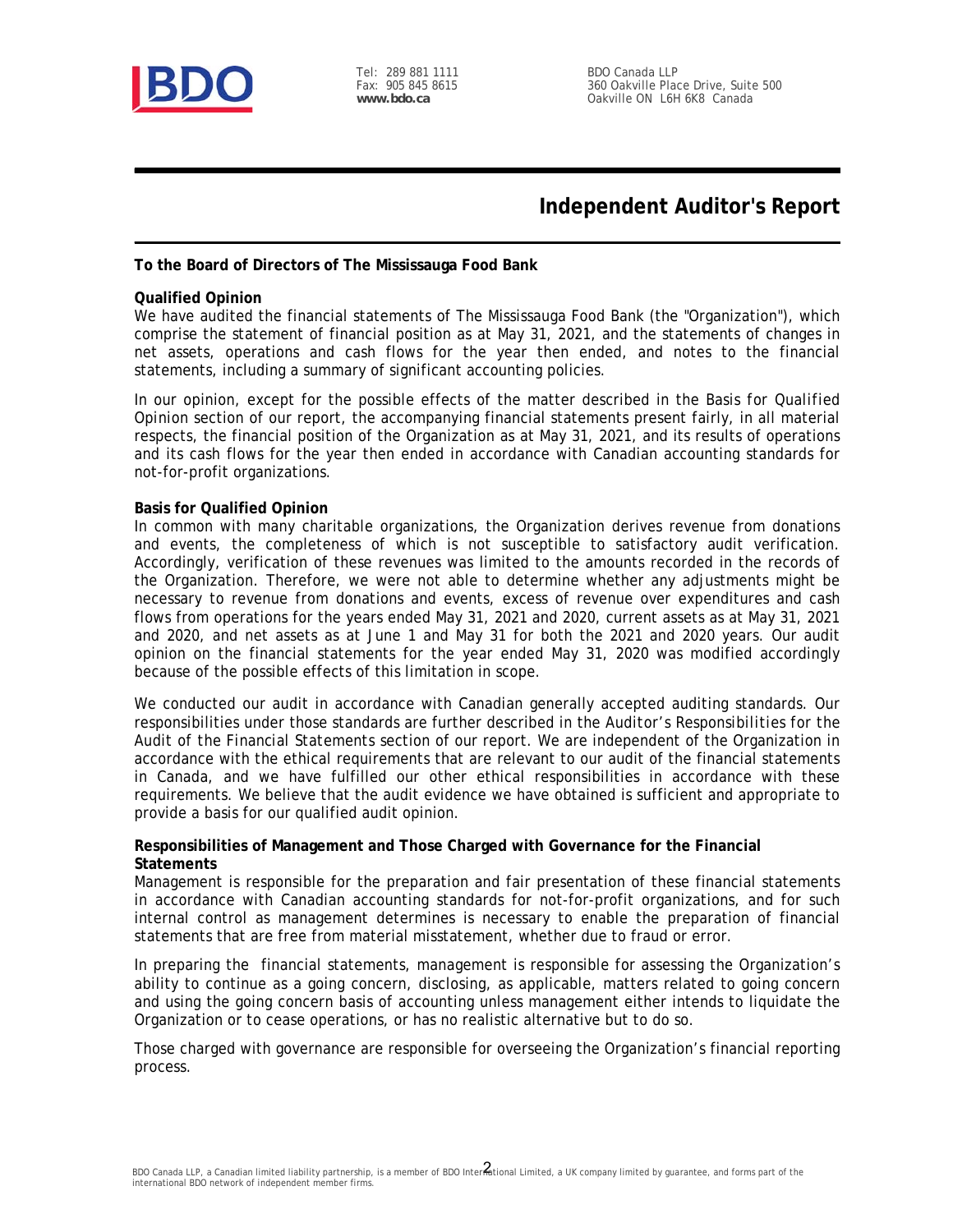

#### Auditor's Responsibilities for the Audit of the Financial Statements

Our objectives are to obtain reasonable assurance about whether the financial statements as a whole are free from material misstatement, whether due to fraud or error, and to issue an auditor's report that includes our opinion. Reasonable assurance is a high level of assurance, but is not a quarantee that an audit conducted in accordance with Canadian generally accepted auditing standards will always detect a material misstatement when it exists. Misstatements can arise from fraud or error and are considered material if, individually or in the aggregate, they could reasonably be expected to influence the economic decisions of users taken on the basis of these financial statements.

As part of an audit in accordance with Canadian generally accepted auditing standards, we exercise professional judgment and maintain professional skepticism throughout the audit. We also:

- Identify and assess the risks of material misstatement of the financial statements, whether due to fraud or error, design and perform audit procedures responsive to those risks, and obtain audit evidence that is sufficient and appropriate to provide a basis for our opinion. The risk of not detecting a material misstatement resulting from fraud is higher than for one resulting from error, as fraud may involve collusion, forgery, intentional omissions, misrepresentations, or the override of internal control.
- Obtain an understanding of internal control relevant to the audit in order to design audit procedures that are appropriate in the circumstances, but not for the purpose of expressing an opinion on the effectiveness of the Organization's internal control.
- Evaluate the appropriateness of accounting policies used and the reasonableness of accounting estimates and related disclosures made by management.
- Conclude on the appropriateness of management's use of the going concern basis of  $\bullet$ accounting and, based on the audit evidence obtained, whether a material uncertainty exists related to events or conditions that may cast significant doubt on the Organization's ability to continue as a going concern. If we conclude that a material uncertainty exists, we are required to draw attention in our auditor's report to the related disclosures in the financial statements or, if such disclosures are inadequate, to modify our opinion. Our conclusions are based on the audit evidence obtained up to the date of our auditor's report. However, future events or conditions may cause the Organization to cease to continue as a going concern.
- Evaluate the overall presentation, structure and content of the financial statements,  $\bullet$ including the disclosures, and whether the financial statements represent the underlying transactions and events in a manner that achieves fair presentation.

We communicate with those charged with governance regarding, among other matters, the planned scope and timing of the audit and significant audit findings, including any significant deficiencies in internal control that we identify during our audit.

BDO Carada LLP

Chartered Professional Accountants, Licensed Public Accountants Oakville, Ontario August 17, 2021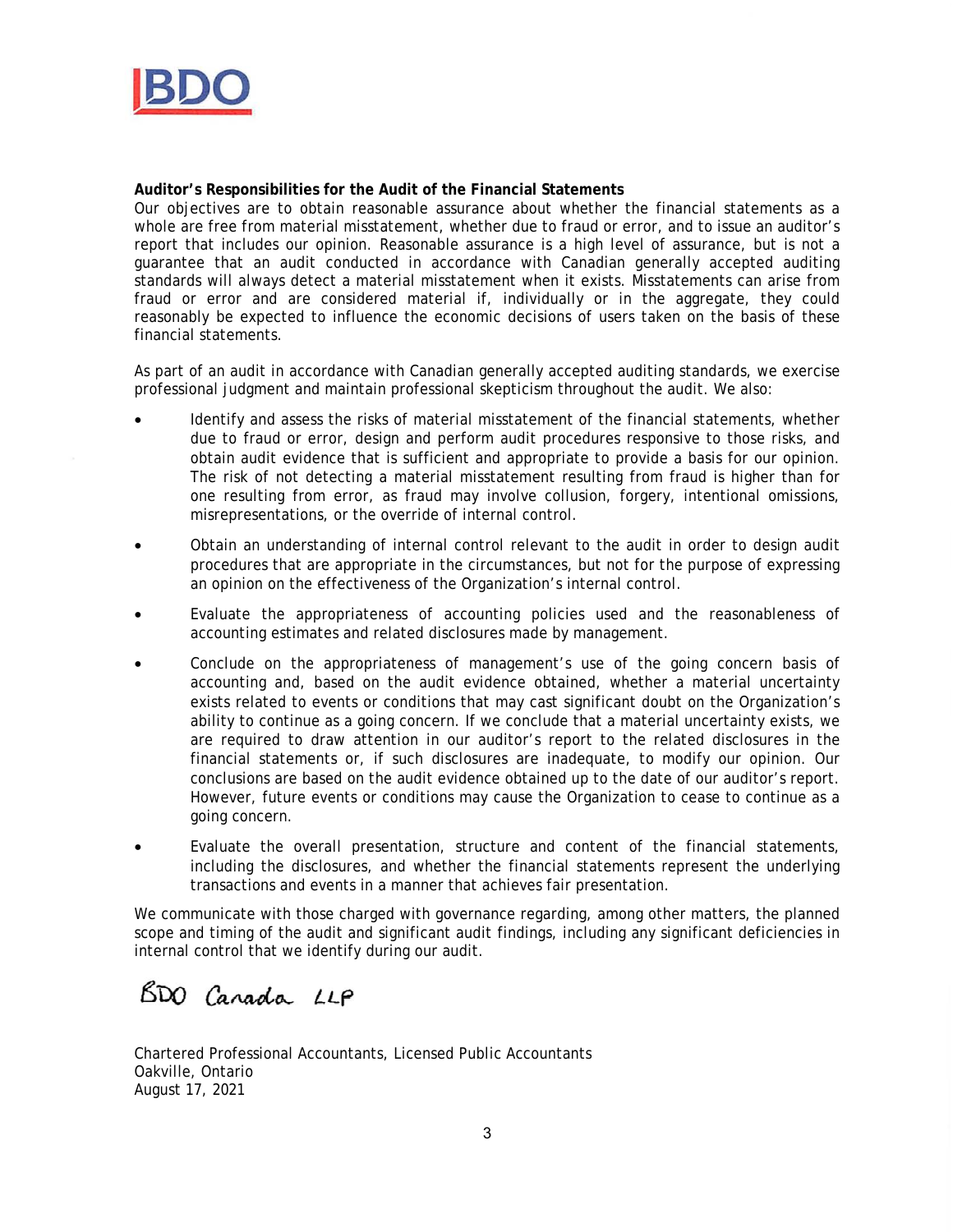# The Mississauga Food Bank<br>Statement of Financial Position

| <b>May 31</b>                                                                                                                                                                                |    | 2021                                       | 2020                                           |
|----------------------------------------------------------------------------------------------------------------------------------------------------------------------------------------------|----|--------------------------------------------|------------------------------------------------|
| <b>Assets</b>                                                                                                                                                                                |    |                                            |                                                |
| <b>Current</b><br>Cash (Note 2)<br>Short-term investments (Note 3)<br>Receivables<br>Prepaid expenses                                                                                        | \$ | 3,188,149<br>3,225,748<br>77,670<br>66,587 | \$<br>3,122,177<br>659,581<br>69,060<br>47,321 |
|                                                                                                                                                                                              |    | 6,558,154                                  | 3,898,139                                      |
| Capital assets (Note 4)                                                                                                                                                                      |    | 172,364                                    | 280,114                                        |
|                                                                                                                                                                                              | \$ | 6,730,518                                  | \$<br>4,178,253                                |
| <b>Liabilities and Net Assets</b>                                                                                                                                                            |    |                                            |                                                |
| <b>Current</b><br>Accounts payable and accrued liabilities<br>Deferred grant revenue (Note 5)<br>Deferred sponsorship revenue<br>Current portion of obligations under capital lease (Note 6) | \$ | 324,511<br>116,291<br>46,667<br>43,080     | \$<br>182,590<br>405,351<br>169,167<br>52,560  |
| Obligations under capital lease (Note 6)<br>Deferred capital contributions (Note 7)<br>Deferred leasehold inducement                                                                         |    | 530,549<br>62,555<br>43,660<br>25,228      | 809,668<br>98,388<br>67,805<br>33,773          |
|                                                                                                                                                                                              |    | 661,992                                    | 1,009,634                                      |
| <b>Net assets</b><br>Funds invested in capital assets (Note 8)<br>Contingency fund<br>Strategic investment fund<br>Unrestricted funds                                                        |    | 23,069<br>842,734<br>4,530,000<br>672,723  | 61,361<br>2,682,734<br>424,524                 |
|                                                                                                                                                                                              |    | 6,068,526                                  | 3,168,619                                      |
|                                                                                                                                                                                              | S  | 6,730,518                                  | \$<br>4,178,253                                |
| On behalf of the Board:<br>Director                                                                                                                                                          |    |                                            | <b>Director</b>                                |

The accompanying notes are an integral part of these financial statements.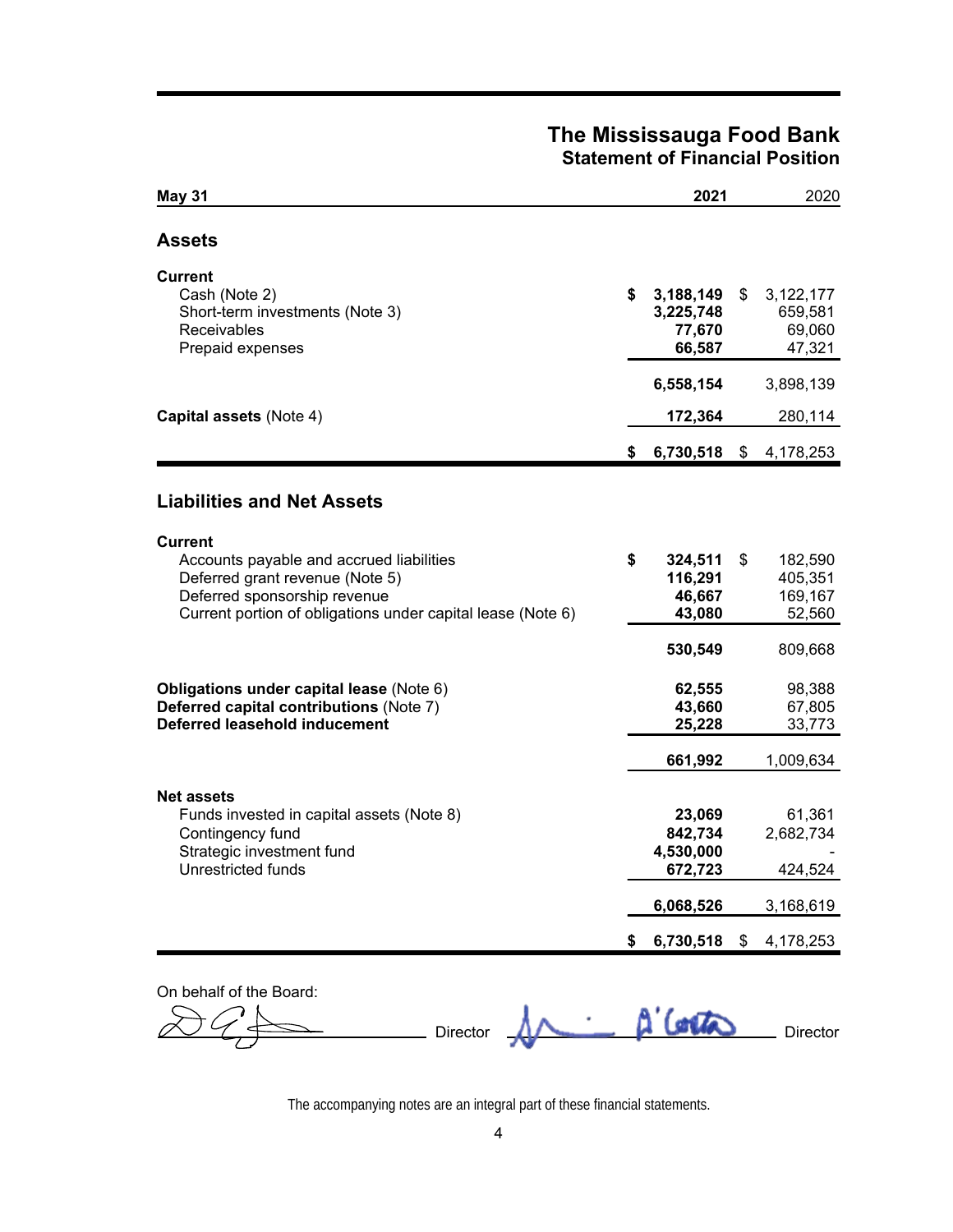# The Mississauga Food Bank<br>Statement of Changes in Net Assets

| For the year ended May 31                                   |                                                      |                            |                                                      |                                     | 2021        | 2020          |
|-------------------------------------------------------------|------------------------------------------------------|----------------------------|------------------------------------------------------|-------------------------------------|-------------|---------------|
|                                                             | <b>Funds</b><br>Invested in<br><b>Capital Assets</b> | Contingency<br><b>Fund</b> | <b>Strategic</b><br><b>Investment</b><br><b>Fund</b> | <b>Unrestricted</b><br><b>Funds</b> | Total       | Total         |
| <b>Balance, beginning of year</b>                           | 61,361<br>\$                                         | \$2,682,734                | \$<br>$\blacksquare$                                 | 424,524<br>\$                       | \$3,168,619 | 838,800<br>S. |
| <b>Excess of revenue over expenditures</b><br>for the year  | ۰                                                    |                            | ۰.                                                   | 2,899,907                           | 2,899,907   | 2,329,819     |
| Transfer from funds invested in<br>capital assets (Note 11) | (38, 292)                                            |                            |                                                      | 38,292                              |             |               |
| Transfer to strategic investment fund                       |                                                      | (1,840,000)                | 4,530,000                                            | (2,690,000)                         |             |               |
| <b>Balance, end of year</b>                                 | 23,069<br>S                                          | 842,734<br>S.              | \$4,530,000                                          | 672.723<br>S.                       | \$6,068,526 | \$3,168,619   |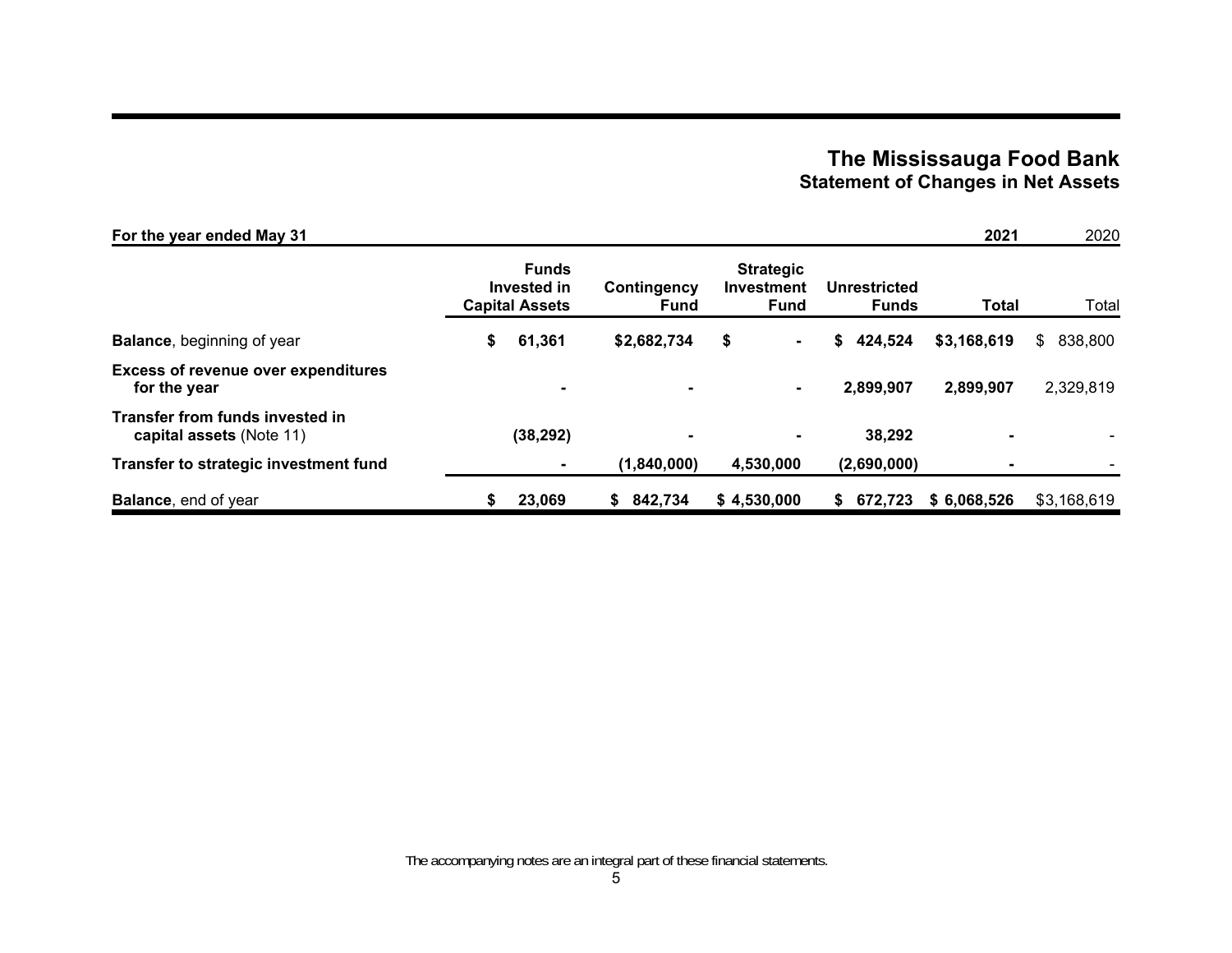# The Mississauga Food Bank<br>Statement of Operations

| For the year ended May 31                                                                                                                                                                                             | 2021                                                                                        | 2020                                                                                        |
|-----------------------------------------------------------------------------------------------------------------------------------------------------------------------------------------------------------------------|---------------------------------------------------------------------------------------------|---------------------------------------------------------------------------------------------|
| <b>Revenue</b><br>Donations<br>Donated food and donations in kind (Note 1)<br>Events<br>Government grants<br>Sponsorships<br>Other<br>Deferred capital contributions (Note 7)<br><b>Trillium Foundation grant</b>     | \$<br>6,096,622<br>9,435,637<br>557,438<br>450,186<br>135,000<br>65,728<br>24,145<br>10,736 | \$<br>4,086,063<br>5,347,197<br>725,713<br>269,816<br>170,833<br>24,202<br>25,774<br>24,375 |
| <b>Total revenue</b>                                                                                                                                                                                                  | 16,775,492                                                                                  | 10,673,973                                                                                  |
| <b>Expenditures</b><br>Administration<br>Board of Directors expenses<br>General office<br>Professional fees<br>Staffing (Note 9)                                                                                      | 23,157<br>187,239<br>17,495<br>305,269                                                      | 3,791<br>167,896<br>39,047<br>218,510                                                       |
| Total administration expenditures                                                                                                                                                                                     | 533,160                                                                                     | 429,244                                                                                     |
| Fundraising<br><b>External fundraising expenses</b><br>Staffing (Note 9)                                                                                                                                              | 455,487<br>390,563                                                                          | 362,538<br>302,790                                                                          |
| Total fundraising expenditures                                                                                                                                                                                        | 846,050                                                                                     | 665,328                                                                                     |
| Programs<br>Client services, The Mississauga Food Bank network<br>Donated food and donations in kind<br>Facility<br>Food pickup and delivery<br>Sourcing, managing, procuring food<br>Staffing (Note 9)<br>Volunteers | 195,965<br>9,435,637<br>298,677<br>182,204<br>1,167,476<br>1,203,170<br>13,246              | 163,661<br>5,347,197<br>256,256<br>127,359<br>504,209<br>844,852<br>6,048                   |
| Total programs expenditures                                                                                                                                                                                           | 12,496,375                                                                                  | 7,249,582                                                                                   |
| <b>Total expenditures</b>                                                                                                                                                                                             | 13,875,585                                                                                  | 8,344,154                                                                                   |
| <b>Excess of revenue over expenditures</b>                                                                                                                                                                            | \$<br>2,899,907                                                                             | \$<br>2,329,819                                                                             |

The accompanying notes are an integral part of these financial statements.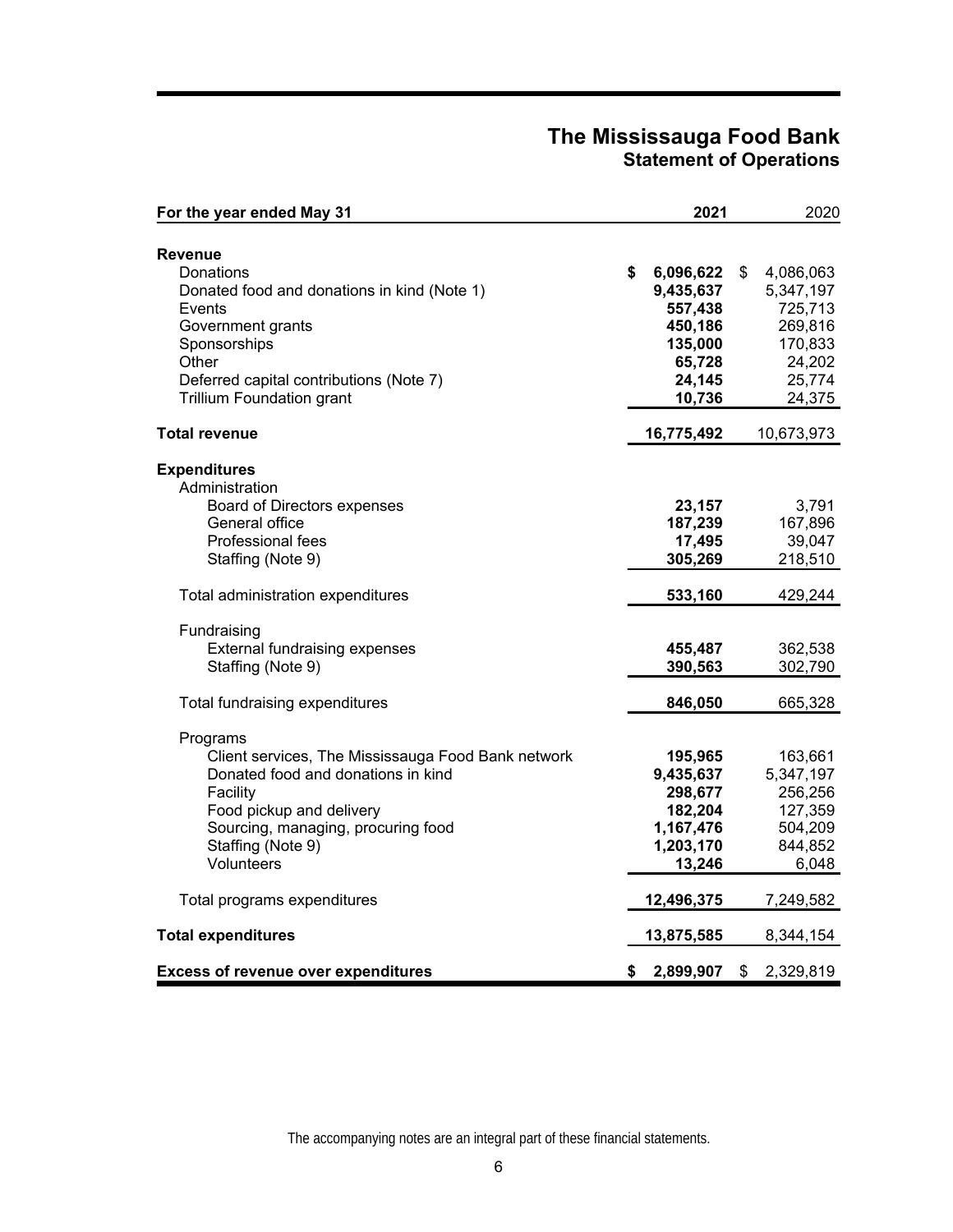## The Mississauga Food Bank **Statement of Cash Flows**

| For the year ended May 31                                                       | 2021               |               | 2020      |
|---------------------------------------------------------------------------------|--------------------|---------------|-----------|
| Cash was provided by (used in)                                                  |                    |               |           |
| <b>Operating activities</b>                                                     |                    |               |           |
| Excess of revenue over expenditures                                             | \$<br>2,899,907 \$ |               | 2,329,819 |
| Adjustments required to reconcile excess of revenue                             |                    |               |           |
| over expenditures with net cash provided by operating activities                |                    |               |           |
| Amortization of capital assets                                                  | 124,733            |               | 93,967    |
| Amortization of deferred capital contributions<br>Deferred leasehold inducement | (24, 145)          |               | (25, 774) |
| Changes in non-cash working capital balances                                    | (8, 545)           |               | 32,846    |
| Receivables                                                                     | (8,610)            |               | (24,990)  |
| Prepaid expenses                                                                | (19, 266)          |               | 1,089     |
| Accounts payable and accrued liabilities                                        | 141,921            |               | 82,532    |
| Deferred grant revenue                                                          | (289,060)          |               | 337,620   |
| Deferred sponsorship revenue                                                    | (122, 500)         |               | 74,198    |
|                                                                                 |                    |               |           |
|                                                                                 | 2,694,435          |               | 2,901,307 |
| <b>Investing activities</b>                                                     |                    |               |           |
| Purchase of capital assets                                                      | (16, 983)          |               | (5,017)   |
| Purchase of short-term investments                                              | (2, 566, 167)      |               | (12, 666) |
|                                                                                 |                    |               |           |
|                                                                                 | (2, 583, 150)      |               | (17, 683) |
| <b>Financing activities</b>                                                     |                    |               |           |
| Capital contributions received                                                  |                    |               | 5,017     |
| Payments of obligations under capital lease                                     | (45, 313)          |               | (42,600)  |
|                                                                                 | (45, 313)          |               | (37, 583) |
| Increase in cash during the year                                                | 65,972             |               | 2,846,041 |
| Cash, beginning of year                                                         | 3,122,177          |               | 276,136   |
|                                                                                 |                    |               |           |
| Cash, end of year                                                               | \$<br>3,188,149    | $\frac{1}{2}$ | 3,122,177 |
| <b>Non-cash transactions:</b>                                                   |                    |               |           |
| Purchase of capital asset by capital lease                                      | \$                 | \$            | 124,567   |

The accompanying notes are an integral part of these financial statements.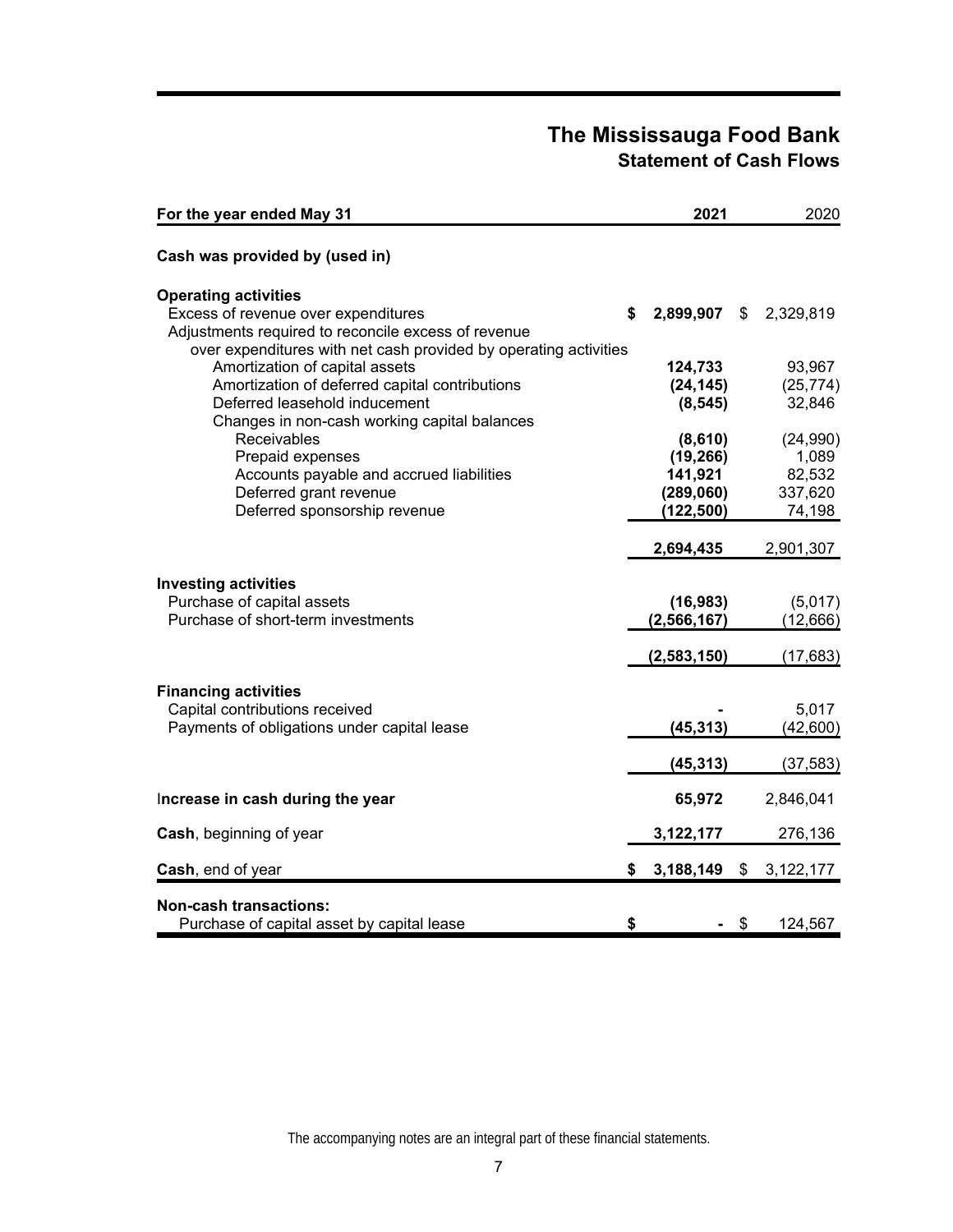#### May 31, 2021

#### 1. Significant Accounting Policies

#### **Nature of Organization**

The Mississauga Food Bank's (the "Organization") mission is relieving hunger in Mississauga by providing and promoting access to healthy and appropriate food. The Organization was registered as a charity without share capital under the Ontario Corporations Act. The Organization continued as a charity under the provisions of the Canada Not-for-profit Corporations Act effective January 30, 2020. As such, the Organization is able to issue donation receipts and is not liable for any federal or provincial income taxes under the provisions of the Income Tax Act.

#### **Basis of Accounting**

These financial statements have been prepared in accordance with Canadian accounting standards for not-for-profit organizations.

#### **Capital Assets**

Capital assets are stated at cost less accumulated amortization. Amortization is provided at the following rates:

| Warehouse equipment       | - 5 years straight-line basis      |
|---------------------------|------------------------------------|
| Refrigerated trucks under |                                    |
| capital lease             | - straight-line over term of lease |
| Freezer/cooler unit       | - 5 years straight-line basis      |
| Leasehold improvements    | - straight-line over term of lease |
| Office equipment          | - 5 years straight-line basis      |
| Computer hardware         |                                    |
| and software              | - 3 years straight-line basis      |
| Signage                   | - 10 years straight-line basis     |
| Inventory management      |                                    |
| system                    | - 5 years straight-line basis      |
| Aquaponics equipment      | - 5 years straight-line basis      |

The Organization reviewed the estimated useful life of warehouse equipment, refrigerated trucks under capital lease, office equipment, and computer hardware and software during the year, which resulted in a change in the amortization rate to straight-line basis over the periods noted above. The change in estimate resulted in additional amortization of \$28,771 being recognized in the current year.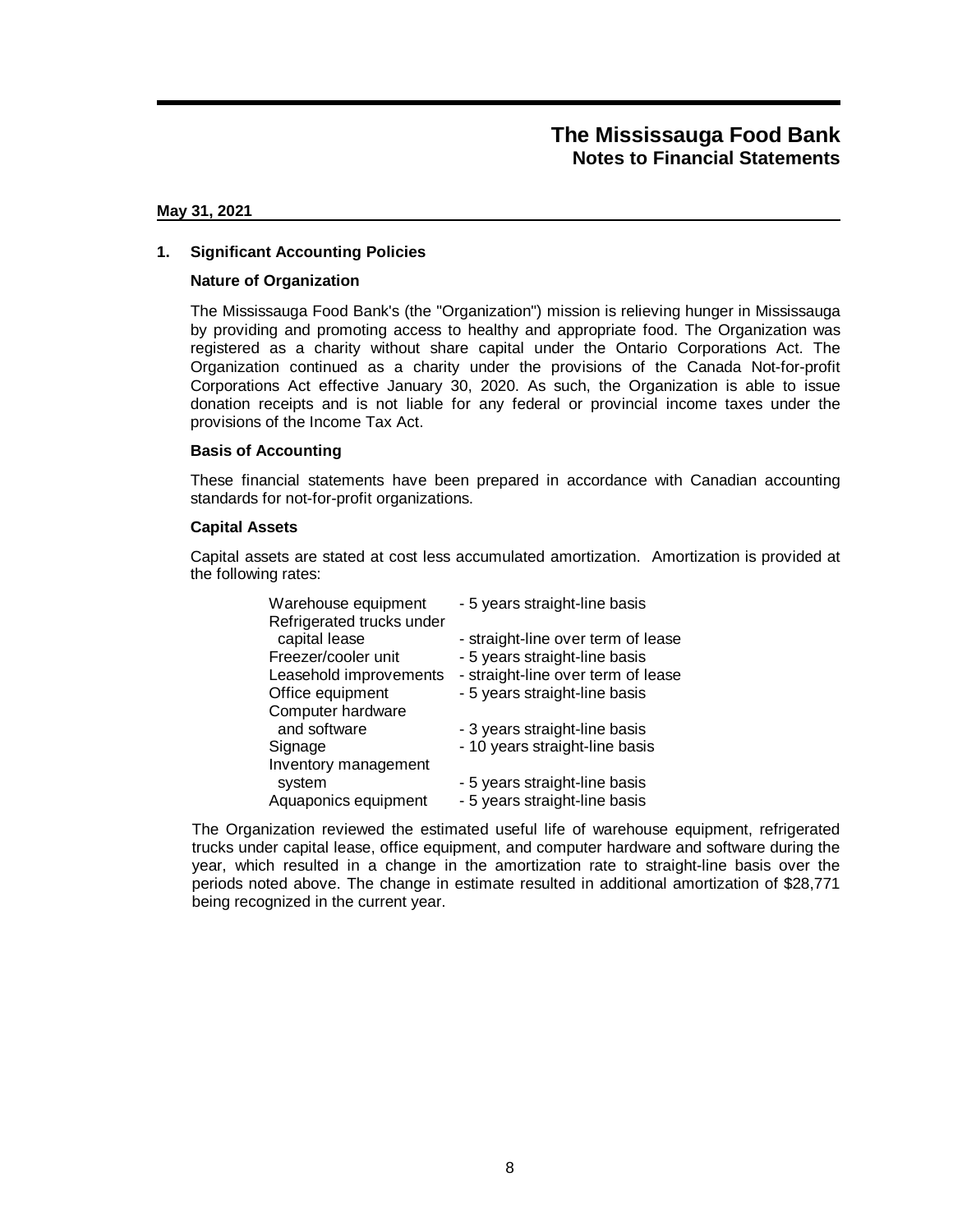#### May 31, 2021

#### 1. Significant Accounting Policies (continued)

#### **Revenue Recognition**

The Organization follows the deferral method of accounting for revenue. Restricted donations are recognized as revenue in the year in which the related expenditures are incurred and unrestricted donations are recognized as revenue when received or receivable if the amount to be received can be reasonably estimated and collection is reasonably assured. Contributions restricted for the purchase of capital assets are recorded as revenue over the same period as the related amortization of the purchased assets.

Donated food that has been distributed has been valued based on national standards recommended by Food Banks Canada at \$2.62 (2020 - \$2.62) per pound, which management believes to be a reasonable reflection of fair value. This dollar value of food has been reflected as both a revenue and an expenditure as Donated food and donations in kind on the Statement of Operations. During the year, the Organization distributed 3,286,847 pounds of donated food to the community (2020 - 2,037,678 pounds). The value of the food has been estimated at \$8,611,539 (2020 - \$5,338,716).

Donations in kind (non-cash donations) are recorded as contributions at their estimated fair market value at the date of the donation. During the year, the Organization received \$824,098 (2020 - \$8.481) of donations in kind.

Grants are recorded as revenue in the period to which they relate. Where a portion of a grant relates to a future period, it is deferred and recognized in the subsequent period.

Sponsorship revenue that relates to a future period is deferred and recognized over the term of the sponsorship agreement.

Events revenue is recognized as revenue when the event takes place, the amount can be reasonably estimated and collection is reasonably assured.

#### **Food Inventory**

As food is distributed at no charge, no inventory value has been recorded on the Statement of Financial Position for food on-hand at year end.

#### **Obligations under Capital Lease**

Leases meeting certain criteria are accounted for as capital leases. The imputed interest is charged against income and the capitalized value is amortized on a straight line basis over its estimated useful life. Obligations under capital leases are reduced by rental payments net of imputed interest. All other leases are accounted for as operating leases with rental payments being expensed as incurred.

#### Deferred Leasehold Inducement

Deferred leasehold inducement represents free rent received from the landlord. **The** leasehold inducement is recorded as a deferred credit and is amortized on a straight-line basis over the term of the lease as a reduction of facility expenditures.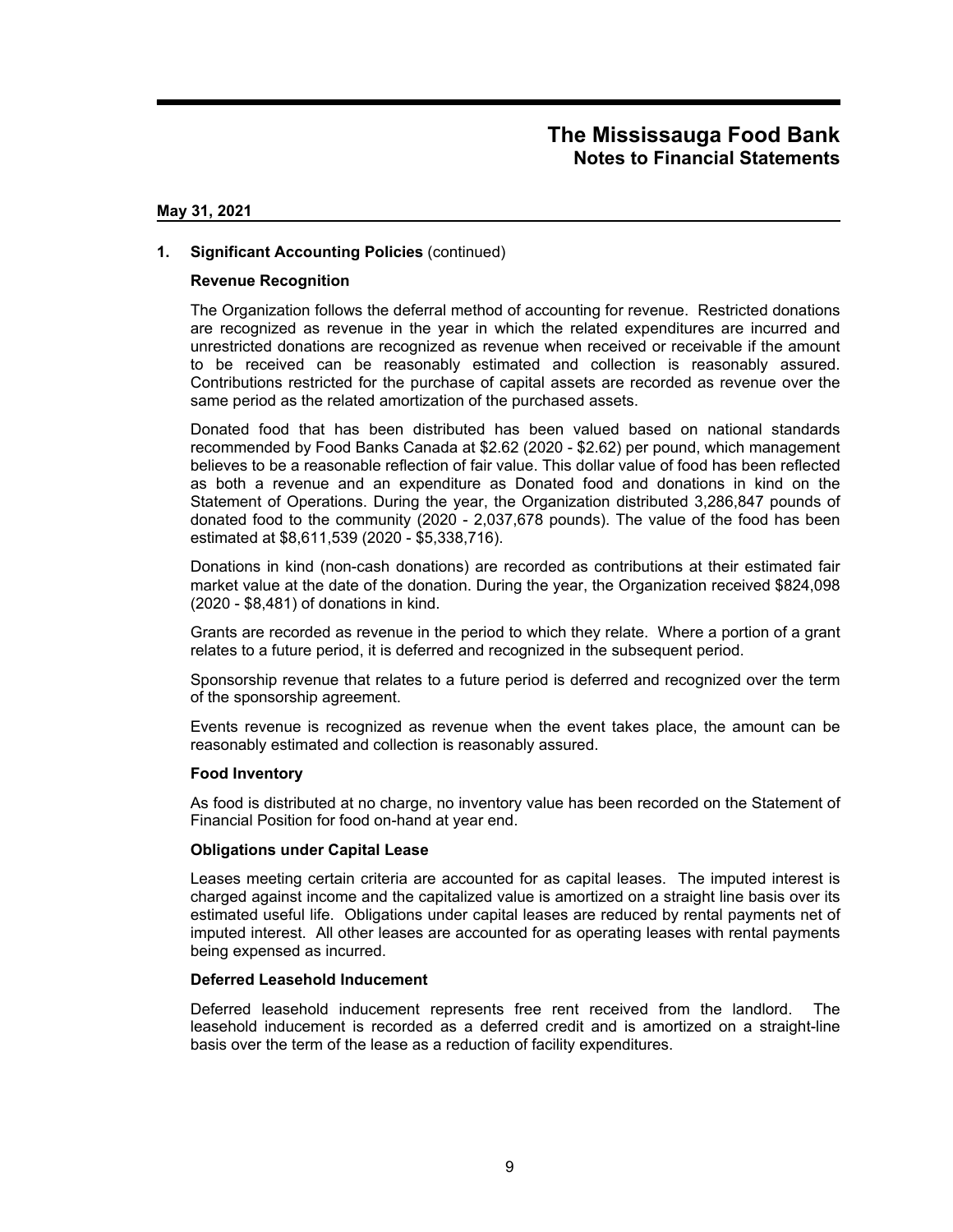#### May 31, 2021

#### 1. Significant Accounting Policies (continued)

#### **Contingency Fund**

The Contingency fund is an internally restricted fund that reflects amounts that are designated by the Board of Directors to support core operations for a set period of time in the event of short falls in donations and/or increase in demand for food, such as an emergency response. During the year, the Board of Directors approved a transfer of \$Nil (2020 - \$2,235,819) from Unrestricted funds to the Contingency Fund, and \$1,840,000 (2020 - \$Nil) from the Contingency Fund to the Strategic Investment Fund.

### **Strategic Investment Fund**

The Strategic Investment Fund is internally restricted by the Board of Directors. This fund was established to build new or enhance organizational capacity through infrastructure. The objective is to improve the quality of food and enhance services to clients through improving dignity and reducing barriers. During the year, the Board of Directors approved a transfer of \$2,690,000 (2020 - \$Nil) from Unrestricted funds to the Strategic Investment Fund.

#### **Donated Services**

The operation of the Organization is dependent on services provided by volunteers. Since these services are not purchased by the Organization and due to the difficulty of determining their market value, donated services are not recorded in the accounts.

#### **Remuneration of the Board of Directors**

Members of the Board of Directors are volunteers who serve without remuneration.

#### **Financial Instruments**

Financial instruments are recorded at fair value when acquired or issued. In subsequent periods, financial instruments are reported at cost or amortized cost less impairment, if applicable. Financial assets are tested for impairment when changes in circumstances indicate the asset could be impaired. Transaction costs on the acquisition, sale or issue of financial instruments are expensed for those items remeasured at fair value at each statement of financial position date and charged to the financial instrument for those measured at amortized cost.

#### **Use of Estimates**

The preparation of financial statements in accordance with Canadian accounting standards for not-for-profit organizations requires management to make estimates and assumptions that affect the reported amounts of assets and liabilities at the date of the financial statements, and the reported amounts of revenue and expenditures during the reporting period. Actual results could differ from management's best estimates as additional information becomes available in the future.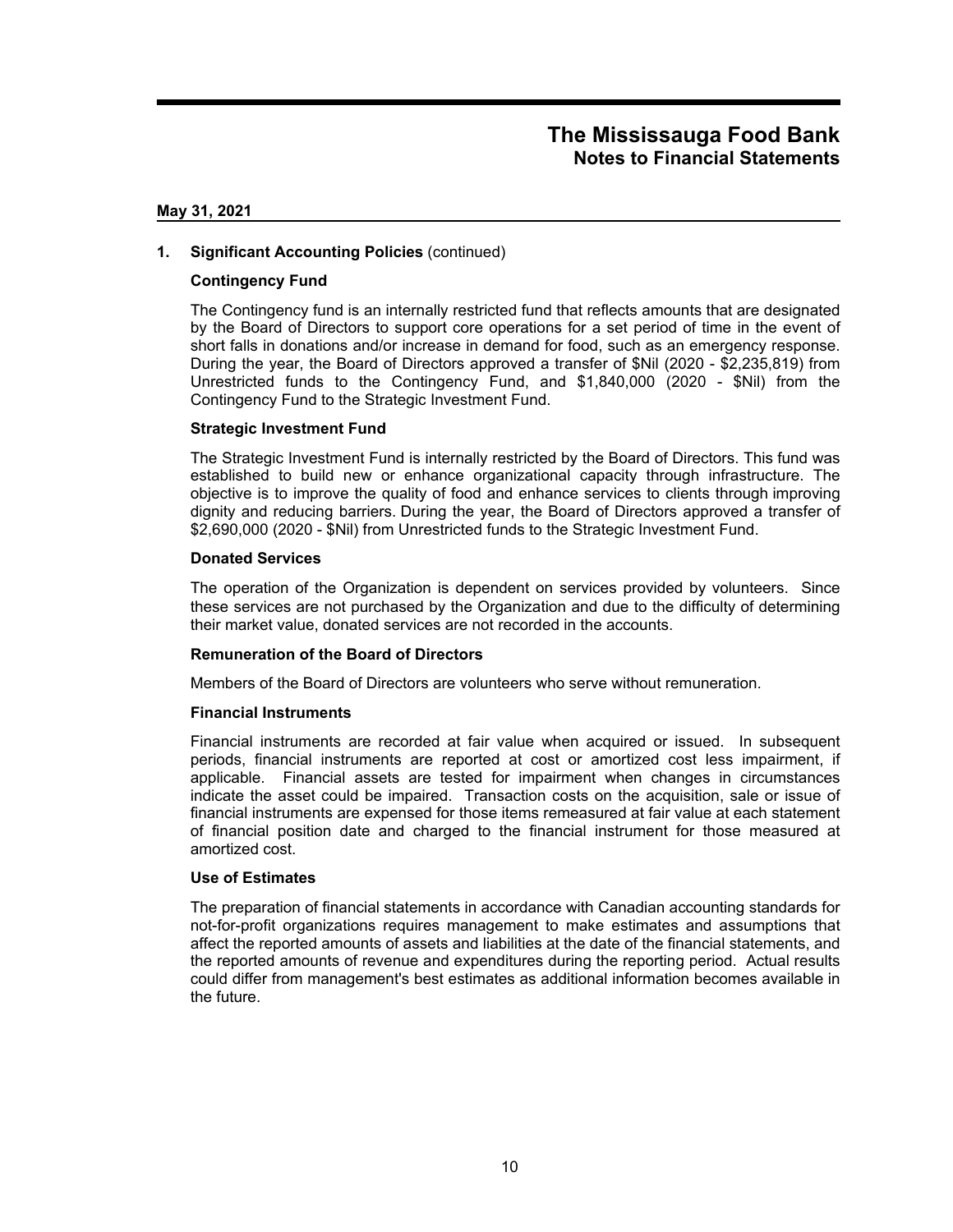#### May 31, 2021

#### 2. Cash

Included in cash are amounts restricted for deferred grant revenue and deferred sponsorship revenue aggregating \$162,958 (2020 - \$574,518).

### 3. Short-term Investments

Short-term investments consist of the following:

|                                                       | 2021                              | 2020                                     |
|-------------------------------------------------------|-----------------------------------|------------------------------------------|
| Cash<br>Fixed income<br>High interest savings account | \$<br>948<br>3,015,185<br>209,615 | $\overline{\phantom{0}}$<br>659,581<br>- |
|                                                       | 3,225,748                         | 659,581                                  |

Fixed income consists of redeemable Guaranteed Investment Certificates that earn interest between 0.810% and 3.56% (2020 - 1.60% and 1.99%) and have maturity dates between June 2021 to October 2025 (2020 - July 2020 and January 2021).

#### 4. Capital Assets

|                                                  |               | 2021                               |               | 2020                        |
|--------------------------------------------------|---------------|------------------------------------|---------------|-----------------------------|
|                                                  | Cost          | <b>Accumulated</b><br>Amortization | Cost          | Accumulated<br>Amortization |
| Warehouse equipment<br>Refrigerated trucks under | \$<br>175,699 | \$<br>149,739                      | \$<br>170,123 | \$<br>118,747               |
| capital lease                                    | 263,500       | 158,755                            | 263,500       | 129,264                     |
| Freezer/cooler unit                              | 89,893        | 89,893                             | 89,893        | 89,893                      |
| Leasehold improvements                           | 69,375        | 60,311                             | 69,375        | 43,678                      |
| Office equipment                                 | 61,471        | 52,156                             | 61,471        | 41,169                      |
| Computer hardware                                |               |                                    |               |                             |
| and software                                     | 94,621        | 85,115                             | 83,214        | 65,678                      |
| Signage                                          | 4,827         | 4,103                              | 4,827         | 3,620                       |
| Inventory management system                      | 105,600       | 105,600                            | 105,600       | 105,600                     |
| Aquaponics equipment                             | 83,552        | 70,502                             | 83,552        | 53,792                      |
| Totals                                           | 948,538       | \$<br>776,174                      | \$<br>931,555 | \$<br>651,441               |
| Cost, net of accumulated amortization            |               | \$<br>172,364                      |               | \$<br>280,114               |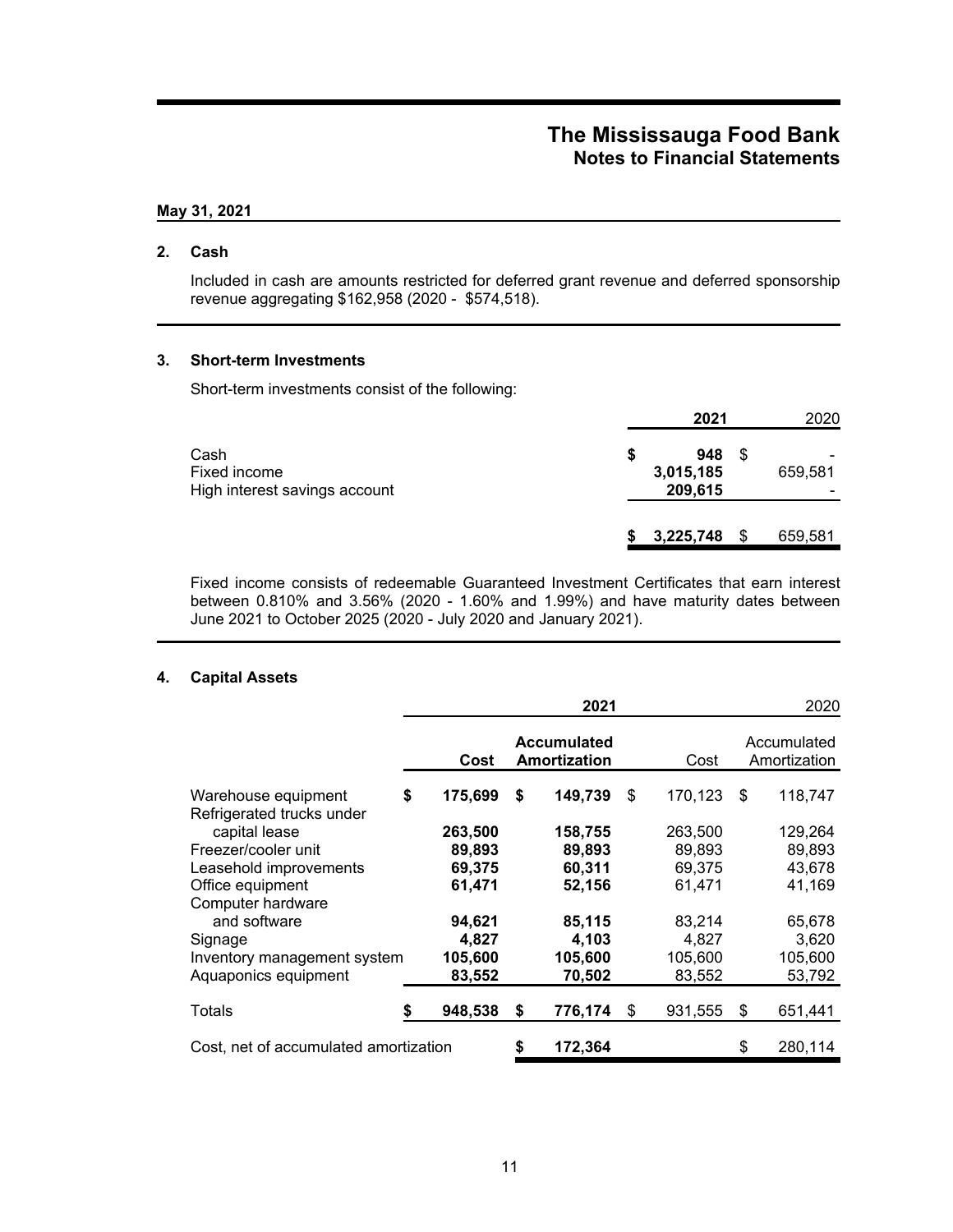|    | May 31, 2021                                                                                                                                                                             |    |                                     |                                       |
|----|------------------------------------------------------------------------------------------------------------------------------------------------------------------------------------------|----|-------------------------------------|---------------------------------------|
| 5. | <b>Deferred Grant Revenue</b>                                                                                                                                                            |    |                                     |                                       |
|    |                                                                                                                                                                                          |    | 2021                                | 2020                                  |
|    | Balance, beginning of year<br>Funding received during the year<br>Amounts recognized in revenue                                                                                          | \$ | 405,351<br>1,754,825<br>(2,043,885) | \$<br>67,731<br>951,881<br>(614, 261) |
|    | Balance, end of year                                                                                                                                                                     | S  | 116,291                             | \$<br>405,351                         |
| 6. | <b>Obligations under Capital Lease</b>                                                                                                                                                   |    |                                     |                                       |
|    |                                                                                                                                                                                          |    | 2021                                | 2020                                  |
|    | Obligation under capital lease for a refrigerated truck,<br>monthly payments of \$2,370 with an imputed<br>interest rate of 7%, maturing February 2022, secured by<br>the related asset. | \$ | 18,470                              | \$<br>44,609                          |
|    | Obligation under capital lease for a refrigerated truck<br>monthly payments of \$2,010 with an imputed<br>interest rate of 5%, maturing May 2025, secured by the<br>related asset.       |    | 87,165                              | 106,339                               |
|    | Balance of obligation                                                                                                                                                                    |    | 105,635                             | 150,948                               |
|    | Less: current portion                                                                                                                                                                    |    | 43,080                              | 52,560                                |
|    |                                                                                                                                                                                          |    | 62,555                              | \$<br>98,388                          |

The interest expense for the year was \$7,247 (2020 - \$9,959).

Future minimum lease payments consist of the following:

| 2022<br>2023<br>2024<br>2025                         | \$ | 43,080<br>24,120<br>24,120<br>24,120 |
|------------------------------------------------------|----|--------------------------------------|
| Net minimum lease payments<br>Less: imputed interest |    | 115,440<br>9,805                     |
| Balance of obligation                                | S  | 105.635                              |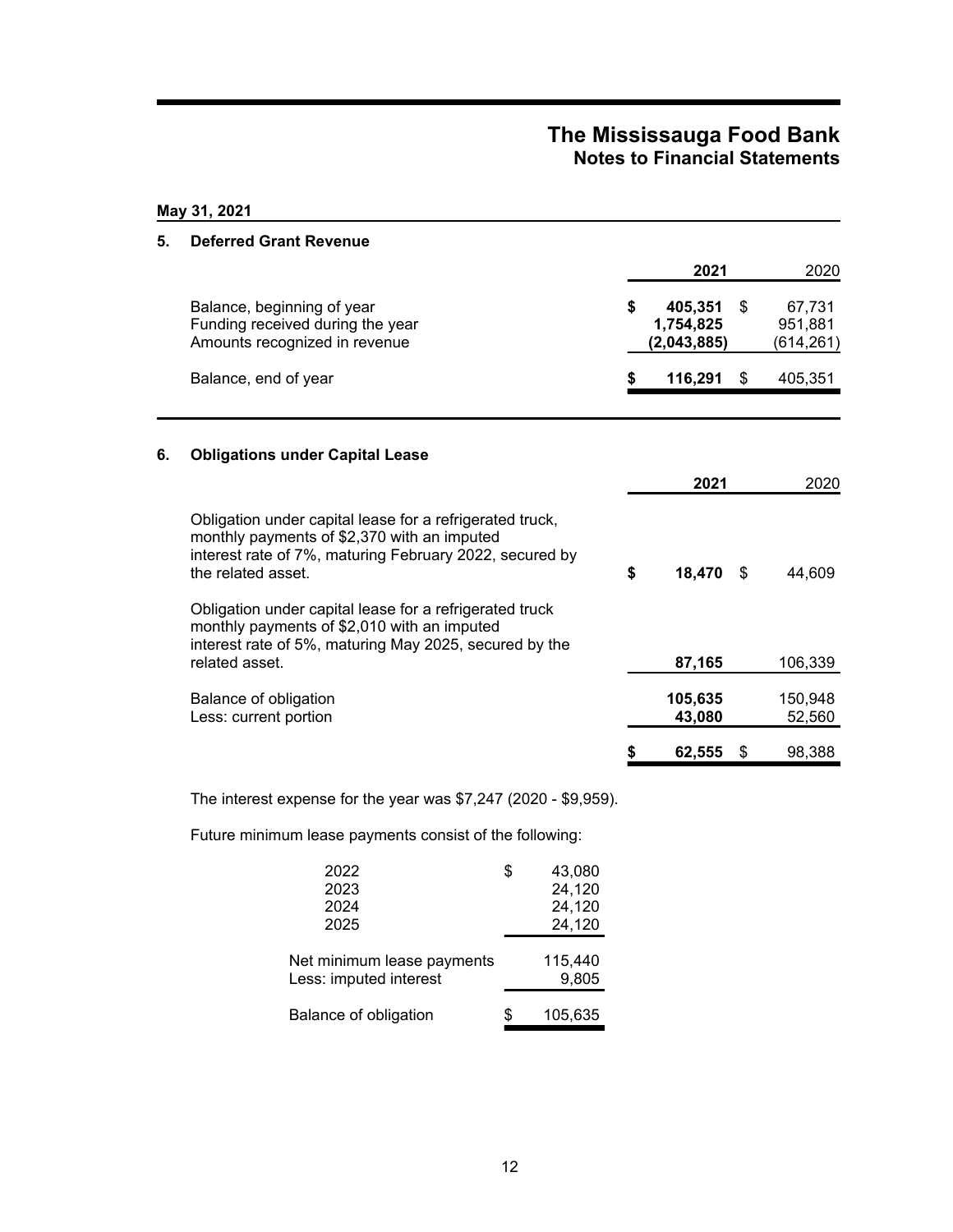### May 31, 2021

| 7. | <b>Deferred Capital Contributions</b>                                                |   |                    |    |                             |
|----|--------------------------------------------------------------------------------------|---|--------------------|----|-----------------------------|
|    |                                                                                      |   | 2021               |    | 2020                        |
|    | Balance, beginning of year<br>Contributions received<br>Amounts amortized to revenue | S | 67,805<br>(24,145) | S  | 88,562<br>5,017<br>(25,774) |
|    | Balance, end of year                                                                 | S | 43,660             | \$ | 67,805                      |

#### **Funds Invested in Capital Assets** 8.

|                                                                                                                                    | 2021                             | 2020                              |
|------------------------------------------------------------------------------------------------------------------------------------|----------------------------------|-----------------------------------|
| Capital assets (Note 4)<br>Deferred capital contributions related to capital assets (Note 7)<br>Capital lease obligations (Note 6) | 172.364<br>(43,660)<br>(105,635) | 280,114<br>(67, 805)<br>(150,948) |
| Balance, end of year                                                                                                               | 23.069                           | 61,361                            |

#### 9. **Allocation of Expenses**

The Organization engages in food distribution and community programs. The costs of each program include personnel that are directly related to providing the programs. For employees who perform a combination of program, fundraising and administrative activities, their salaries, benefits and all other payroll costs are attributed based on the percentage of time dedicated to each activity. Such allocations are reviewed and updated annually.

Certain salaries and benefits for employees whose job function is across different programs have been allocated as follows:  $2024$  $2020$ 

|                                           |    | 2021                            |      | 2020                         |
|-------------------------------------------|----|---------------------------------|------|------------------------------|
| Administration<br>Fundraising<br>Programs | S. | 54,402 \$<br>179,808<br>179,808 |      | 53,876<br>124.545<br>129,236 |
|                                           | S  | 414,018                         | - \$ | 307,657                      |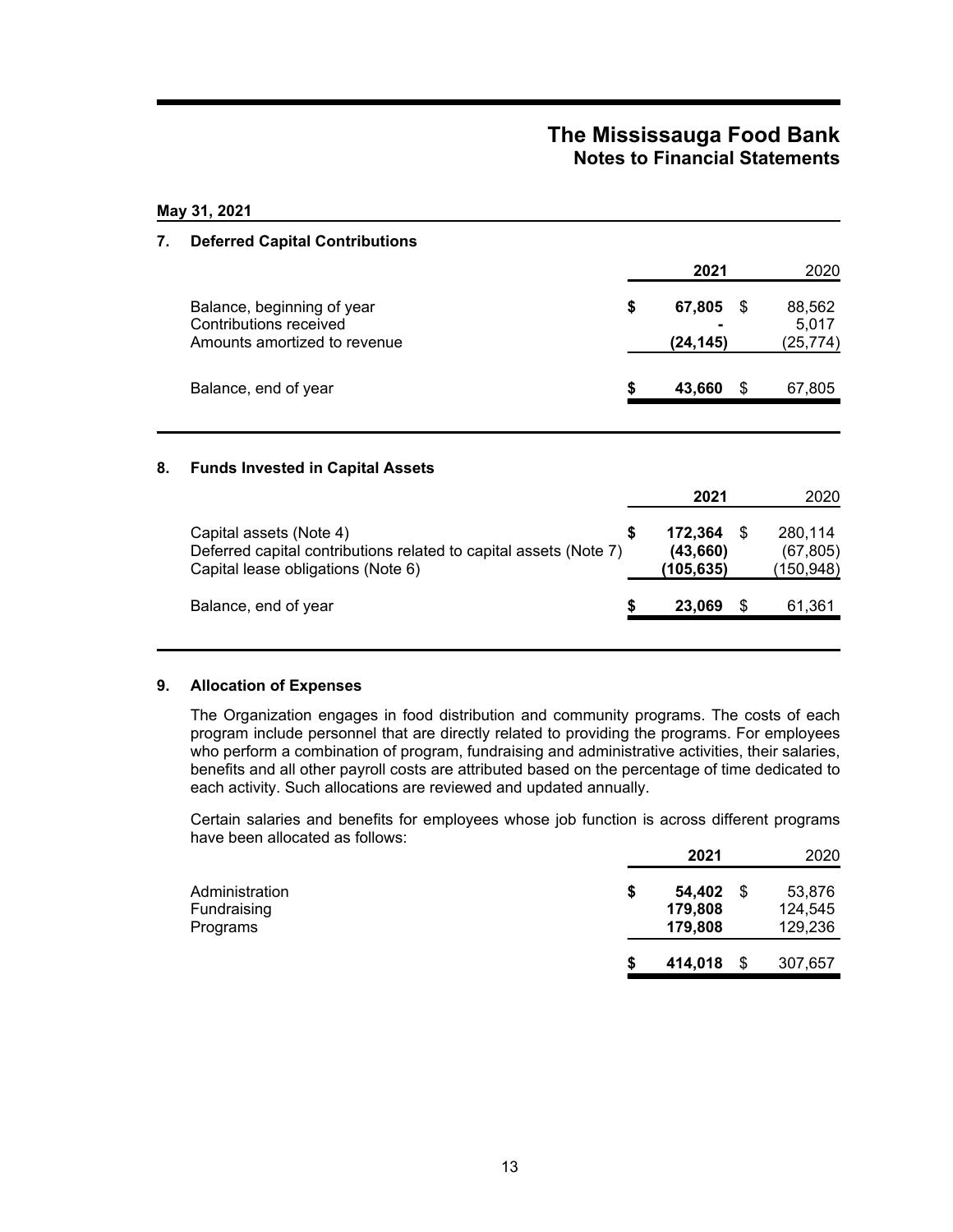### May 31, 2021

### 10. Commitments

The Organization leases a premise under an operating lease arrangement and has agreements for internet services, computer services, communication services and waste management services. The minimum payments under the agreements for the next three years are as follows:

| 2022<br>2023<br>2024 | \$<br>250,097<br>63,024<br>26,859 |  |
|----------------------|-----------------------------------|--|
|                      | \$<br>339,980                     |  |

#### 11. Transfer of Funds

Transfer of funds to (from) the unrestricted funds from (to) funds invested in capital assets is as follows:

|                                                   | 2021                  | 2020       |
|---------------------------------------------------|-----------------------|------------|
| Amortization of capital assets                    | \$<br>124,733<br>- \$ | 93,967     |
| Capital funding received                          |                       | 5,017      |
| Amortization of deferred capital contributions    | (24, 145)             | (25, 774)  |
| Purchase of capital assets                        | (16, 983)             | (5,017)    |
| Payments made for obligations under capital lease | (45, 313)             | (42,600)   |
| Asset acquired under capital lease                |                       | 124,567    |
| Capital lease obligation                          |                       | (124, 567) |
|                                                   | \$<br>38.292          | 25,593     |